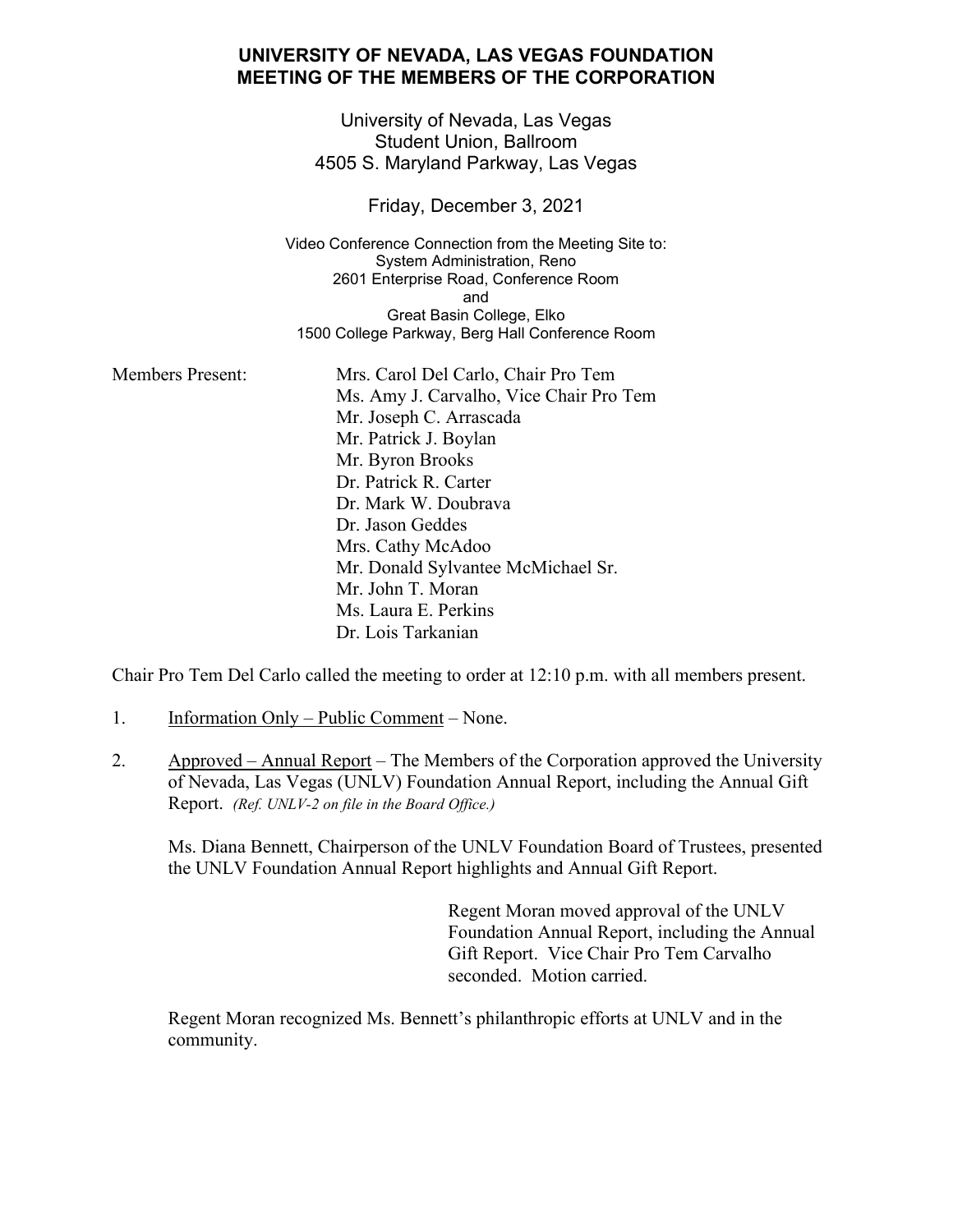3. Information Only – Officers – The following officers were elected by the UNLV Foundation Board of Trustees, each for a term of two years beginning July 1, 2022:

> David D. Ross '95, '05, Chairman Tony F. Sanchez III 88, Vice Chairman Michael J. Bonner '78, 2nd Vice Chairman George W. Smith, Treasurer Susan A. McQuilkin, Secretary (appointed by UNLV President)

- 4. Approved Consent Items The Members of the Corporation approved the UNLV Foundation Consent Items.
	- 4a. Approved Financial Statements and Management Letter The Members of the Corporation approved the UNLV Foundation Financial Statements and Management Letter for the year ended June 30, 2021; the Audited Financial Statements for the year ended June 30, 2021, for the UNLV Research Foundation, the UNLV Rebel Soccer Foundation and the UNLV Rebel Football Foundation; and the Reviewed Financial Statements for the year ended June 30, 2021, for the UNLV Alumni Association and the UNLV Rebel Golf Foundation, along with the top 10 payee schedules. *(Refs. UNLV-4a(1) and UNLV-4a(2) on file in the Board Office.)*
	- 4b. Approved New Appointments  $(FY22)$  The Members of the Corporation approved the appointments to the UNLV Foundation Board of Trustees, each for a three-year term beginning July 1, 2021:

| Kevin E. Burke       | Kenneth Ramirez          |
|----------------------|--------------------------|
| Lauri I. Collins '87 | Eleanor M. "Lee" Riseman |
| Eva Liang, M.D.      | Emily C. Schorr, M.D.    |
| Curtis L. Myles III  |                          |

4c. Approved – Reappointments (FY23) – The Members of the Corporation approved the reappointment of the following individuals to the UNLV Foundation Board of Trustees for another three-year term beginning July 1, 2022:

> H. Gary Ackerman Greg McKinley '80 Michael Britt Helga F. Pizio, M.D. Kerry Bubolz Ted Quirk Brian L. Greenspun Larry Ruvo Derrick Hill Blake L. Sartini '82 Gregory T.H. Lee Tito Tiberti Marilynn Mack

Michael J. Bonner '78 Cynthia Kiser Murphey Craig Cavileer David D. Ross '95, '05

> Regent Perkins moved approval of the UNLV Foundation consent items. Regent McAdoo seconded. Motion carried.

5. Information Only – New Business – None.